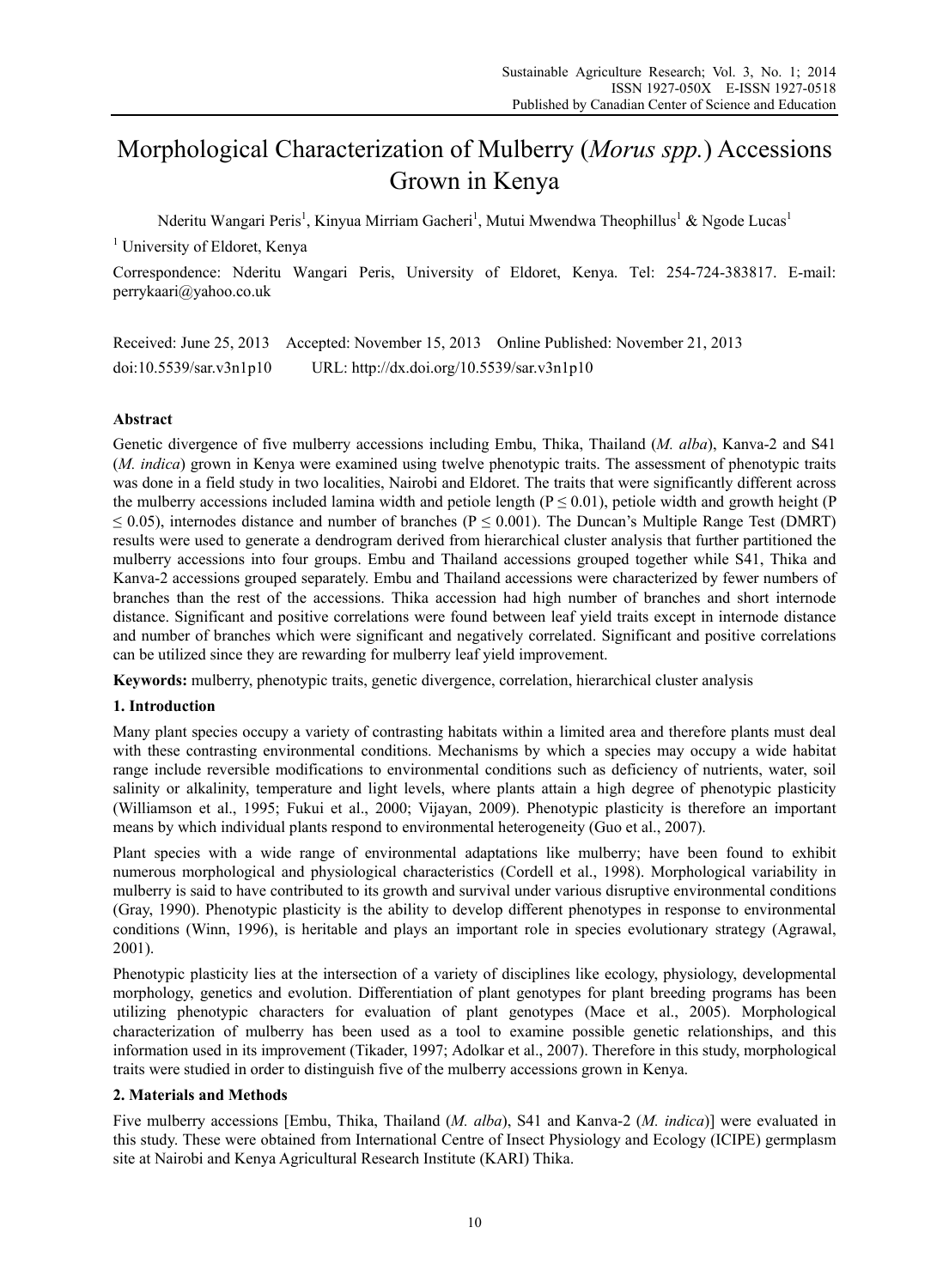# *2.1 Experimental Site*

The assessment of the field morphological traits was carried out in 2009-2010 in two locations; Moi University Chepkoilel Campus in Eldoret and at ICIPE headquarters in Nairobi, Kenya. Eldoret is located between latitude 0º 30' North and longitude 35º 15' East. The altitude is 2180 m ASL and it receives an annual rainfall that ranges between 624-1622 mm. The mean annual temperature is 17 ºC. Nairobi is located between latitude 1º 16' 60 South and longitude 36° 49'0 East. The altitude varies from 1680 m-1728 m ASL while the mean annual rainfall is 925mm falling in a bimodal pattern. The annual temperature ranges from 11.8 ºC to 27.85 ºC.

#### *2.2 Nursery Preparation*

Cuttings of size 15-20 cm with 4-6 healthy buds were made. The cuttings were planted in a rooting media of sand and soil at a ratio of 2:1, respectively. This was done in wooden boxes of 75 X 75 X 50 cm each for every variety. The cuttings were planted in a diagonal format leaving only two buds above the surface of the soil. After planting, the soil around the cuttings was pressed firmly and watered to field capacity. Thereafter watering of cuttings was done as and when required.

#### *2.3 Field Layout and Experimentation*

A randomized complete block design (RCBD) with three replications was used in this experiment. Cuttings of the five mulberry accessions which included; Thailand, Thika, Embu, S41, and Kanva-2 were planted at a distance of  $3 \times 3$  m in pit holes of  $30 \times 30 \times 30$  cm deep. Each experimental unit consisted of six mulberry cuttings and a guard row surrounding the whole experimental plot. Farm yard manure was applied at the rate of 7 tons ha<sup>-1</sup> prior to planting. NPK was applied inorder to supply 16.8 kg N, 7.4 kg P<sub>2</sub>O, 13.8 kg K<sub>2</sub>O ha<sup>-1</sup> using the ring method, 60 days after transplanting. All plants were bottom pruned 30cm from ground level after six months of planting as per the procedure certified by Raina, (2000). A booster dose of urea was applied at 45 kg N ha<sup>-1</sup> 35 days post-pruning. Plots were maintained weed free to the end of the experiment by hand weeding.

## *2.4 Field Measurement of Morphological Traits*

Morphological measurements at ICIPE were made on four randomly selected and tagged plants per accession and replicated thrice based on Randomized Complete Block Design. In Eldoret, measurements on morphological traits were carried out on four selected plants per accession across the replicates, in an experiment consisting of five mulberry selections planted in a randomized complete block design, with three replicates. Twelve parameters were measured and data used for diversity analysis. The quantitative traits were lamina length (cm), lamina width (cm), petiole length (cm), petiole breadth (cm), and internodes distance (cm), plant height (cm), bud length (cm) and number of branches. The Qualitative traits were leaf apex, leaf margin, leaf surface, and leaf texture.

Leaf length was measured from the leaf base at the juncture of the petiole attachment to the leaf tip leaving the extended portion of the tip; lamina width was measured from the widest point of the leaf. Petiole length was measured by cutting the petiole portion of the leaf from the base of the leaf blade and measuring its length. The breadth was measured by cutting the petiole portion from the base of the leaf blade and measuring its breadth. These parameters were recorded after 82 days of pruning by taking measurements from the fully grown leaves from the  $7<sup>th</sup>$  to 9<sup>th</sup> positioned leaves in the longest shoot. Leaf apex was denoted as acute; the tip portion was straight to convex margin forming an angle of less than 90º, acuminate; leaf tip was slightly extended with margins markedly concave, caudate; the leaf tip extended greatly forming a tail like structure, obtuse; the leaf had straight to convex margins forming an angle more than 90º. Leaf texture was denoted as membranous; leaves were thin and semi transparent like a fine membrane, charatacious; leaves were opaque, coriaceous; leaves were leathery, thick and with a stiff shoot. Leaf surface was felt by rubbing the upper surface of the leaf blade gently with the fingers, the feeling could either be smooth, slightly rough, rough and hairy. The leaf margin was recorded as crenate; crenations were smoothly rounded without a pointed apex, serrate; serrations were pointed with their axes inclined forming oblique angles, dentate; dentations were pointed with axes approximately perpendicular to the trend of the margin, repand; margins forming a smooth line. These parameters were recorded after 63 days of pruning in the middle portion of the longest shoot. Counts of the number of branches were done while growth height was measured on the longest shoot. Bud length was measured on the matured bud from the basal portion to the tip of the bud. Internodes distances were measured between the  $8<sup>th</sup>$ -9<sup>th</sup> nodes. These parameters were recorded at full growth stage of the plant after 101 days of pruning. Shape and colour of fruits were determined during the period of data collection. These measurements have been adopted from Adolkar et al. (2007) and Food and Agriculture organization (FAO), (2007).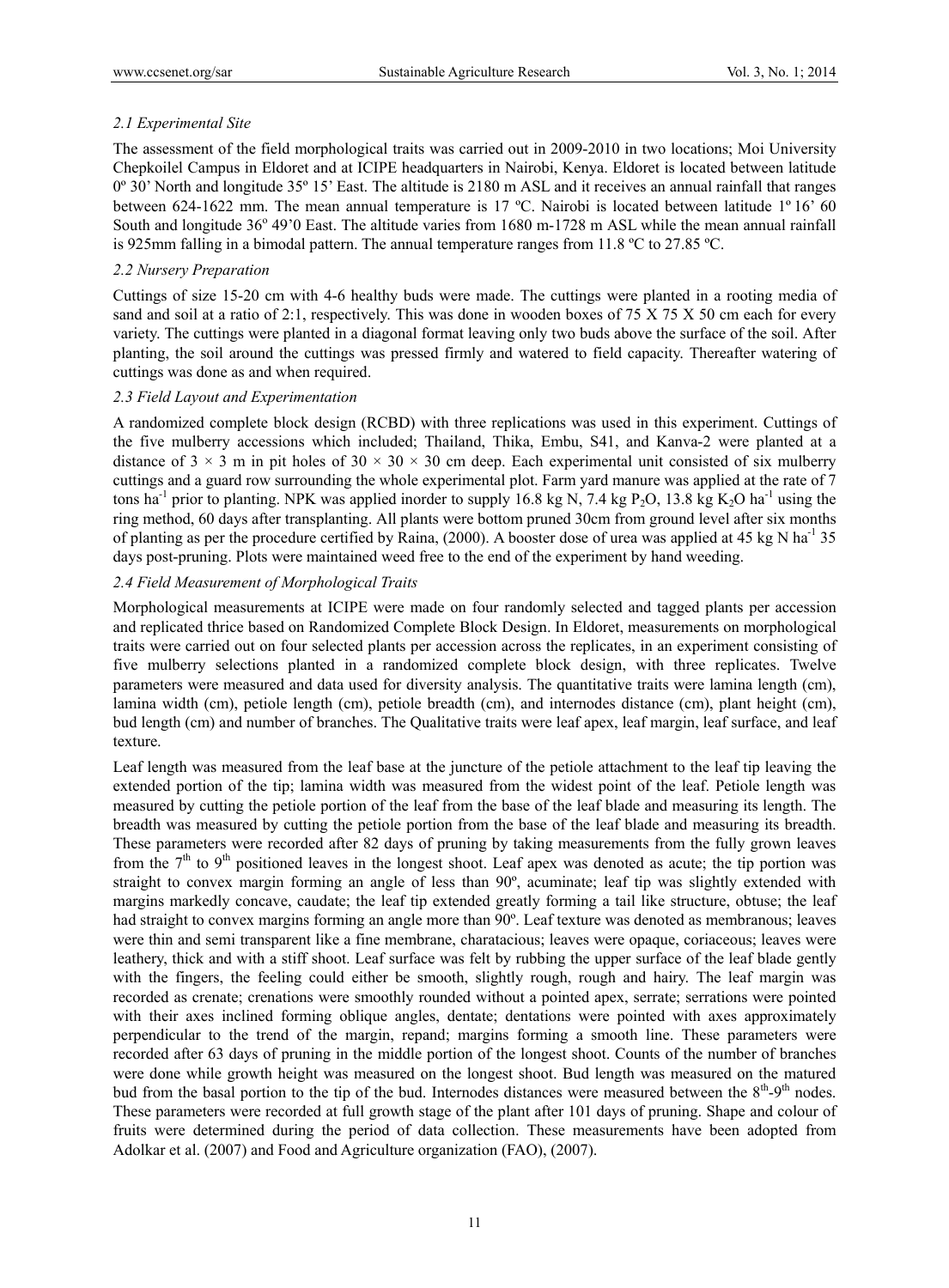## *2.5 Data Analysis*

Data were analyzed by GenStat statistical package using General Linear Model (GLM); Yijk =  $\mu$ + $\beta$ i+ij+ $\sum$ ijk where  $\mu$  was the general mean,  $\beta i$  was the block effect, ij was the treatment effect and  $\sum i$ jk was the error term. Significant differences in each of the morphological parameters were tested using analysis of variance (ANOVA). Means that were significantly different were separated using Least Significance Difference (LSD). The parameters were also subjected to correlation and hierarchical cluster analysis using SPSS 12.0 statistical package to determine the relatedness of the mulberry accessions with respect to the different parameters.

# **3. Results**

## *3.1 Morphological Parameters*

Qualitative results showed leaf apex of Thika, S41 and Kanva-2 accessions as being acute while Embu and Thailand accessions had a caudate apex. The leaf margins of Embu, Thailand and Kanva-2 accessions were dentated while those of Thika and S41 were serrated. The different mulberry accessions varied in their leaf surface where the Embu accession was rough, Thika; slightly rough, Thailand; smooth, S41; hairy and Kanva-2; smooth. The leaf texture of accessions Thika and Kanva-2 were membranous while those of Embu and Thailand accessions were charatacious.

Table 1 shows the means of the different morphological parameters based on LSD showed that the lamina length, lamina width, petiole length, petiole width and growth height were significantly different across the two environments with Eldoret having higher parameters than ICIPE, Nairobi. However, the number of branches, internode distance and bud length were not significantly different across the two environments.

Means of the different parameters across the different accessions showed that lamina width, internode distance, number of branches varied significantly with accessions while lamina length, petiole length, growth height, bud length and petiole width were not significant across the accessions. Nevertheless, large leaf sizes were noted in accessions S41, Thika, Embu, Kanva-2 and Thailand, respectively. Petiole length ranged from 2.82-3.575 cm. Thika accession had the shortest petioles followed by Kanva-2, Thailand, S41 and Embu, respectively. Long internode length was noted in Embu, Kanva-2, S41, and Thailand and Thika accessions, respectively. Growth heights of the different accessions ranged from 97.0 cm-123.5 cm with Kanva-2 being the tallest accession followed by Thika, Thailand, Embu and S41, respectively. Highest branching was noted on accessions Kanva-2, S41, and Thika, Thailand and Embu, respectively (Table 1).

The ANOVA results revealed that the mean squares of lamina length, lamina width, petiole length, and petiole width and plant height differed significantly ( $p \le 0.001$ ) across the environments (Appendix 2a). On the other hand, there were highly significant ( $p \le 0.05$ ) differences in petiole width and growth height across the accessions. Internode distance and number of branches also differed significantly ( $p \le 0.001$ ) among the accessions. There were highly significant differences ( $p \le 0.01$ ) in lamina width and petiole length across the accessions. Results also showed significant differences ( $p \le 0.05$ ) in lamina length, petiole length, petiole width and high significant difference ( $p \le 0.01$ ) in internode distance and number of branches between the locations (Table 2).

| <b>Traits</b>           | Location          |                | <b>Accessions</b> |            |                    |                    |         |       |        |
|-------------------------|-------------------|----------------|-------------------|------------|--------------------|--------------------|---------|-------|--------|
|                         | <b>Nairobi</b>    | <b>Eldoret</b> | <b>Thailand</b>   | <b>S41</b> | Kanva-2            | Embu               | Thika   | S.E   | $CV\%$ |
| Lamina length (cm)      | 11.98b            | 17.78a         | 13.79a            | 15.96a     | 14.08a             | 15.31a             | 15.26a  | 1.14  | 7.60   |
| Lamina width (cm)       | 9.72b             | 14.00a         | 10.45b            | 12.59a     | 10.45 <sub>b</sub> | 12.63a             | 13.20a  | 0.91  | 7.70   |
| Petiole length (cm)     | 2.91b             | 3.59a          | 3.27a             | 3.52a      | 3.06a              | 3.57a              | 2.82a   | 0.31  | 9.40   |
| Petiole Width (cm)      | 0.35 <sub>b</sub> | 0.52a          | 0.39a             | 0.42a      | 0.43a              | 0.47a              | 0.47a   | 0.04  | 9.40   |
| Internode distance (cm) | 5.25a             | 4.74a          | 4.78a             | 4.92a      | 5.54a              | 5.67a              | 4.07b   | 0.55  | 10.90  |
| plant height (cm)       | 76.70b            | 148.00a        | 113.50a           | 97.00a     | 123.50a            | 107.90a            | 119.80a | 17.37 | 15.50  |
| Number of branches      | 18.07a            | 19.06a         | 14.79b            | 22.42a     | 22.42a             | 11.29 <sub>b</sub> | 21.91a  | 3.96  | 21.30  |
| Bud length (cm)         | 1.80a             | 1.83a          | 1.75a             | 1.70a      | 1.95a              | 1.90a              | 1.76a   | 0.20  | 11.30  |

Table 1. Means of eight phenotypic traits of 5 mulberry accessions measured across two environments

Means having a common letter are not significantly different at the 5% level of significance according to LSD.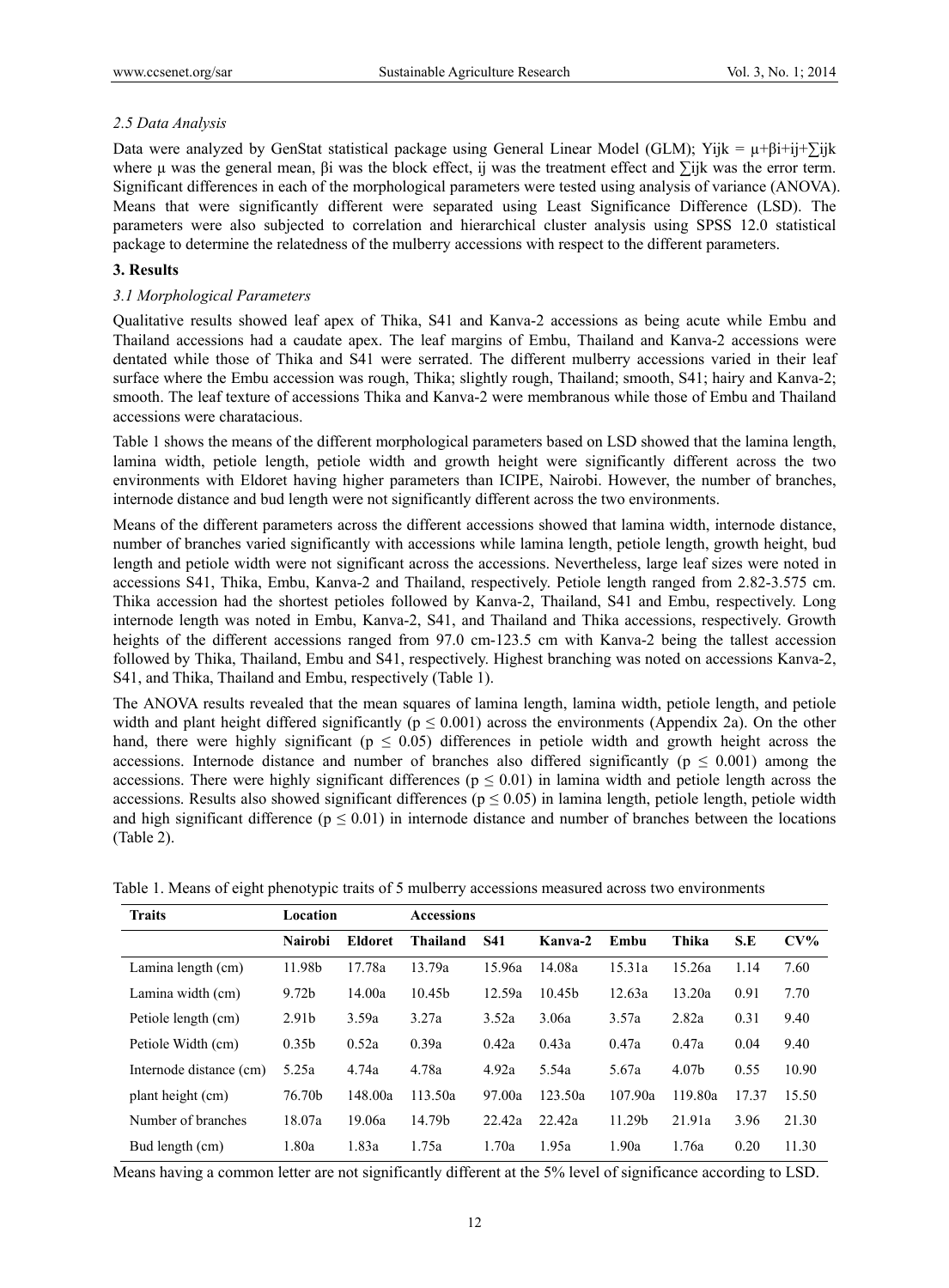#### $SE = Standard Error$ .  $CV = Coefficient of Variation$ .

#### *3.2 Correlation Between Morphological Traits of the Mulberry Accessions Across the Two Environments*

Table 2 shows that lamina length was positively and significantly correlated to lamina width  $(r = 0.941**)$ , petiole length ( $r = 0.614**$ ), plant height ( $r = 0.798**$ ), and petiole width ( $r = 0.800**$ ). Lamina width was positively and significantly correlated to petiole length  $(r=0.558**)$ , plant height  $(r=0.718**)$  and petiole width  $(r = 0.822^{**})$ . Correlations of petiole length to plant height  $(r = 0.391^*)$  and petiole width  $(r = 0.582^{**})$  were positive and significant. plant height was significantly and positively correlated to petiole width  $(r = 0.693**)$ while internodes distance ( $r = -0.363^*$ ) was negative and significant. Significant, negative correlations were also found between internodes distance and number of branches  $(r = -0.342^*)$ .

|                         | Lamina<br>length | Lamina<br>width | Petiole<br>length | Plant<br>height | Internodes<br>distance | $N^{\rm o}$<br>of<br>branches | Bud<br>length | Petiole<br>width |
|-------------------------|------------------|-----------------|-------------------|-----------------|------------------------|-------------------------------|---------------|------------------|
| Lamina length           |                  |                 |                   |                 |                        |                               |               |                  |
| Lamina width            | $0.941**$        |                 |                   |                 |                        |                               |               |                  |
| Petiole length          | $0.614**$        | $0.558**$       |                   |                 |                        |                               |               |                  |
| Plant height            | $0.798**$        | $0.718**$       | $0.391*$          |                 |                        |                               |               |                  |
| Internodedistance       | $-0.222$         | $-0.25$         | 0.253             | $-0.363*$       |                        |                               |               |                  |
| $N^{\circ}$ of branches | 0.279            | 0.202           | $-0.29$           | 0.184           | $-0.342*$              |                               |               |                  |
| Bud length              | 0.073            | 0.081           | 0.131             | 0.189           | 0.135                  | $-0.13$                       |               |                  |
| Petiole width           | $0.800**$        | $0.822**$       | $0.582**$         | $0.693**$       | $-0.095$               | 0.085                         | 0.061         |                  |

Table 2. Pearson correlation coefficient matrix for quantitative variables of 5 mulberry accessions

\*, \*\*\*, \*\*\*; significant at  $p = 0.05, 0.01, 0.001$ , respectively.

Cluster analysis of the different mulberry (Morus spp) accessions based on morphological traits.

A more specific grouping was done to cluster the five mulberry accessions (Figure 1) Results revealed four groups where Thailand and Embu accessions were clustered tightly while each of the Thika, Kanva-2 and S41 accessions were grouped separately. Nonetheless, S41 was distantly related to the other accessions.

Rescaled Distance Cluster Combine



Figure 1. Dendogram derived from hierarchical cluster analysis of combined 8 morphological traits of *Morus spp*

#### **4. Discussion**

Mulberry (*Morus spp*.) is grown under varied climatic conditions ranging from temperate to tropical (Sedat et al., 2008). The mulberry accessions investigated in this study were grown in two different environments in different seasons. Mean separation of the morphological traits according to LSD showed that the two environments were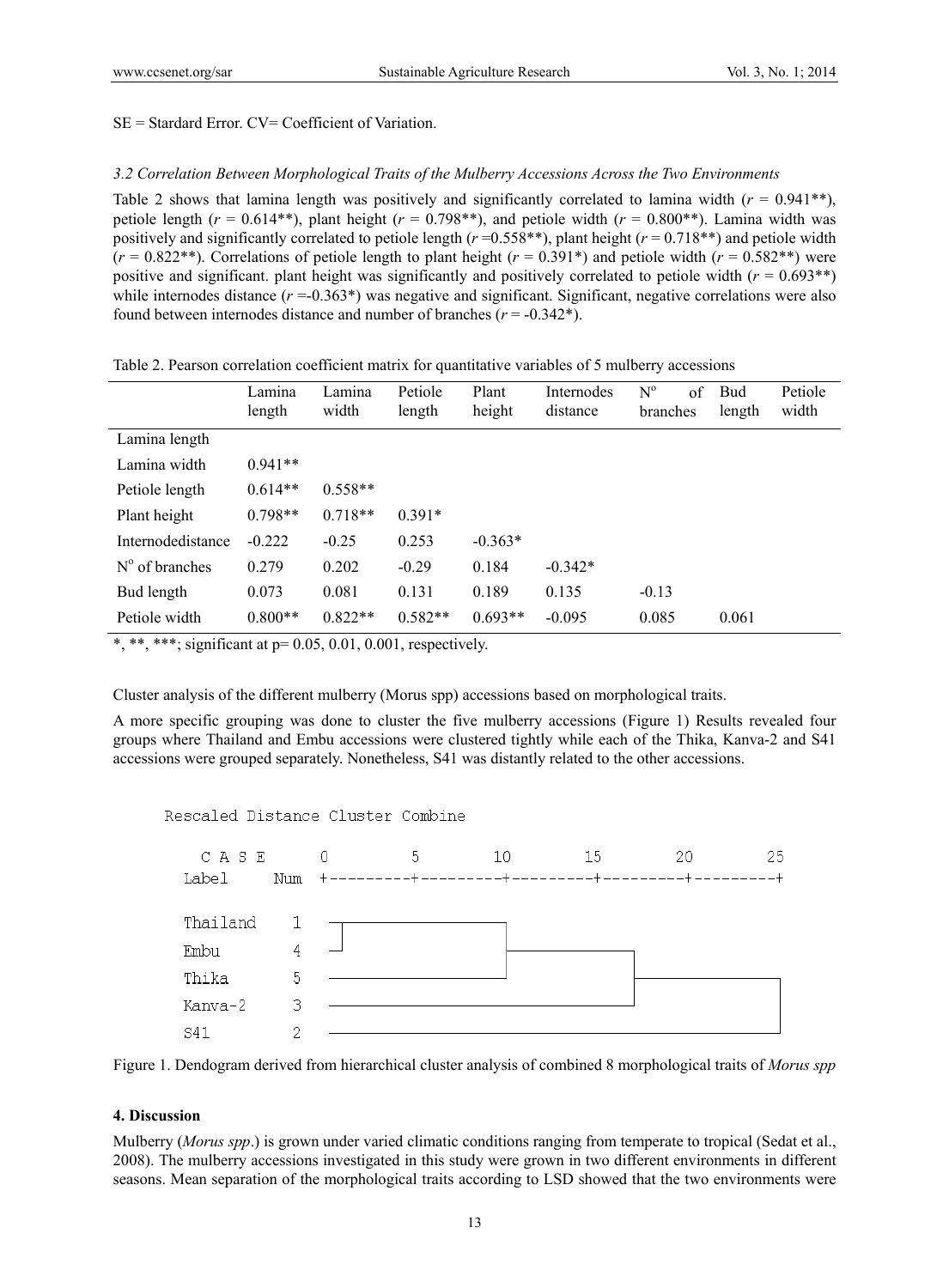significantly different in lamina length, lamina width, petiole length, and petiole width and growth height. This could have been attributed to differences in environmental conditions. Similar results were reported by Karst and Lechowics (2007) where they found differences in plasticity within species in relation to environmental factors. Chambel et al. (2004) reported response of pine trees population to environmental changes as based on the amount of genetic variability to adapt to the new conditions by not only altering population structure, but also on the extent in which each individual is able to change its phenotype according to the environment. Phenotypic plasticity in response to temperature and photoperiod changes has been noted on European tree species (Kramer, 1995). Gray (1990) suggested phenotypic plasticity as the contributory factor to mulberry's growth and survival under disruptive environmental conditions.

The wide natural distribution of mulberry supports the idea that plasticity operates in these species. Lamina length, lamina width, petiole length and width as well as growth height varied across the environments. Gray (1990) also observed plasticity in leaf and fruit characteristics of mulberry. On the other hand, Kitajima et al. (1997) reported seasonal variation in size and stomatal conductance in tropical canopy trees. Leaf polymorphism is a result of great phenotypic plasticity. Gabersick and Martinac (1992) studied leaf characteristics of amphibious bistort (*Polygonium amphibium* L., Polygonaceae) in an environmental gradient and found great phenotypic plasticity on leaf characters. Pandey and Nagar, (2002) also reported variation in leaf traits to be as a result of plant adaptation to their growth. It is therefore true that inherent phenotypic differences allow a plant to survive in a wide range of environmental conditions by altering leaf morphology.

In the two environments the morphological traits showed better performance at Eldoret than at Nairobi. These could have been attributed to water stress experienced at ICIPE immediately after pruning and therefore the crop did not perform well. Similar results were reported by Singh and Singh (2003) on decreased height of plant, girth, leaf area and cane yield in sugar cane (*Saccharum officinarian*). Reduction in leaf area, leaf growth and development was also reported in water stressed corn (Jones, 1992). Drought was also found to reduce leaf area, and vary mulberry morphological characters (Meiri & Poljakoff, 1970; Susheelamma et al., 2000; Mujeeb et al., 2004).

The analysis of variance (ANOVA) showed a wide range of variation and significant difference ( $p \le 0.01$ ) in lamina width and petiole length, ( $p \le 0.05$ ) in petiole width and growth height, ( $p \le 0.001$ ) in internode distance and number of branches across the different accessions. Similar results were reported by Tikader and Kamble, (2008) with highly significant differences of growth and yield traits of mulberry. Phenotypic variability of mulberry germplasm has been detected (Thangavelu et al., 2000; Tikader & Rao, 2002). This kind of performance was reported by Ogunbodede and Ajibade, (2001) to be a function of environmental adaptation as well as genetic component. The leaf apex, margin, surface and texture could be used for identification purpose. Stem, young shoot, and newly sprouted leaf colors are also forms of identification of the different mulberry accessions (Adolkar et al., 2007).

Correlations are important in understanding the relationships (phylogeny) between morphological/agronomic traits of accessions. This helps breeders to formulate appropriate breeding strategies for selection of desired traits (Herbert et al., 1994). In some cases, differences in relationship of growth and yield parameters associated to yield are often noticed (Vijayan et al., 1997; Tikader & Dandin, 2005, 2008).

In the present study, lamina length was positively and significantly correlated to lamina width, petiole length, growth height and petiole width. Significant positive correlations were also found between lamina width and petiole length, growth height and petiole width. Petiole length was positively and significantly correlated to growth height and petiole width. These findings are similar to those reported by Banerjee et al. (2007) in mulberry. Leaf size, internodes distance, shoot length, lamina weight and fresh leaf weight were found to have a positive effect on yield (Tikader & Roy, 2001). Negative and significant correlations were found between growth height and internodes distance. Internode distance was also negatively associated to the number of branches. However, positive correlation of leaf yield/plant is mainly contributed via number of branches and internodes distance (Banerjee et al., 2007). The highly correlated traits can therefore be considered during selection for their high yields since the mulberry leaves are of economic importance in the sericulture industry.

In this study, Thika accession has large leaf sizes, short internode distance and high branching thereby having the best traits that contribute to leaf yield. Kanva-2 and S41 accessions can be selected for their high branching and large leaf sizes. Additionally, S41 can be selected for its short height which is suitable for leaf picking. The Embu accession has large leaf sizes, although its internode distance are long and its branches are also few. Likewise, for Thailand accession despite its short internode distance, its branches are few while the leaf sizes are small. Therefore selection of mulberry accessions with the best traits that contribute to leaf yield should be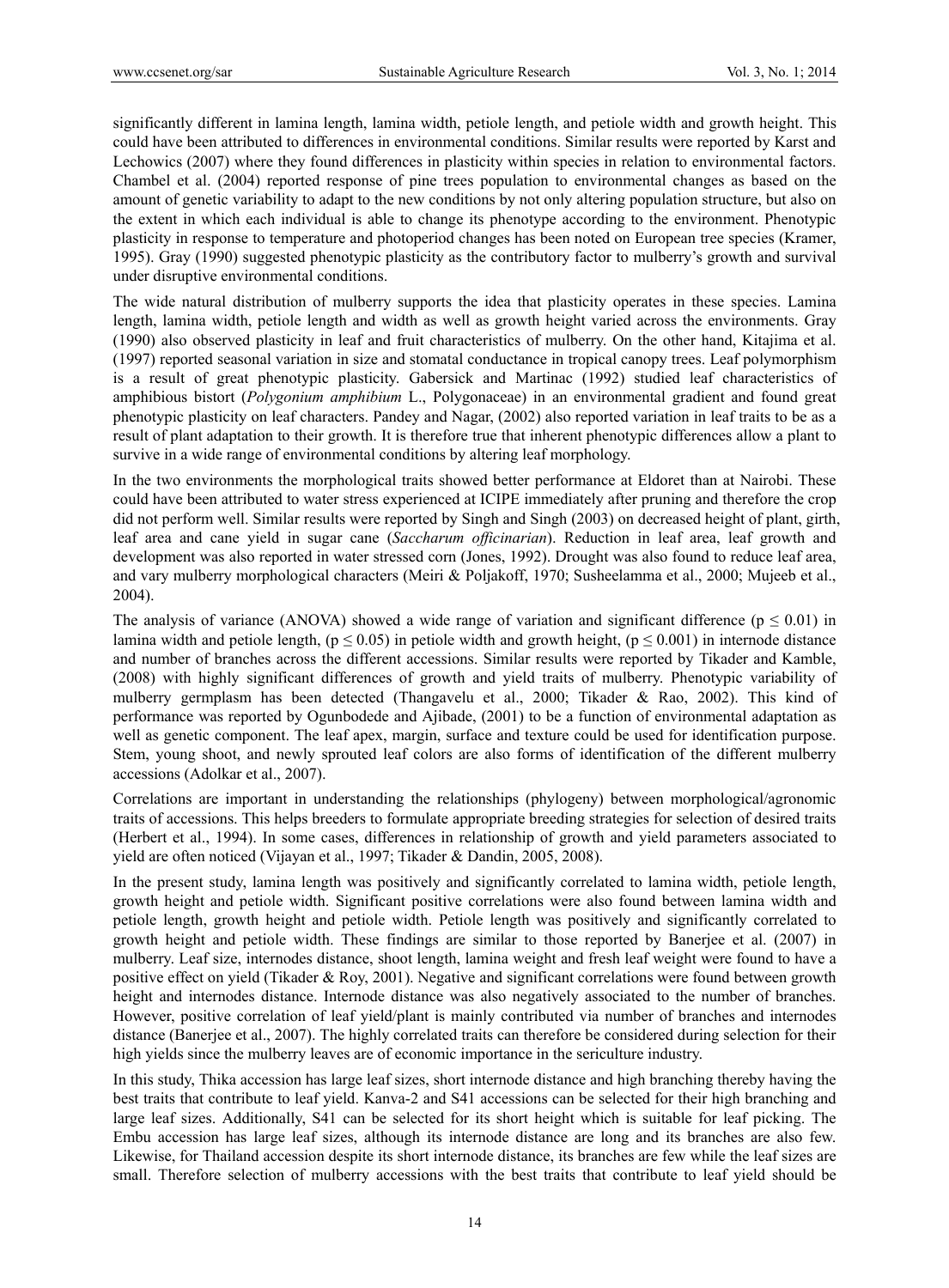accessions Thika, Kanva-2, S41, Embu and Thailand, respectively.

Based on the hierarchical cluster analysis, four groups were evident from the dendrogram. Embu and Thailand accessions clustered tightly while the other accessions clustered, separately. Thailand, S41 and Kanva-2 accessions have been introduced to Kenya; however it is evident that the accession did not cluster according to their geographical origin (Fotedar & Dandin, 1998; Tikader & Roy, 2002; Tikader et al., 2003). On the other hand, S41 was distantly related to the other accessions which could have been attributed to its short height. At species level, *M. alba* accessions (Thailand, Thika and Embu) grouped separately morphologically from *M*. *indica* (Kanva-2 and S41) accessions, however the overall distance between them was not wide. Similar results were reported by Gururajan (1960); where considering morphological features he grouped *M. alba* and *M. indica* species as one species. Further, Sharma et al. (2000) reported no significant morphological differences among genotypes of *M. alba* and *M. indica* species.

# **5. Conclusion**

Morphological traits clustered the five mulberry accessions into four groups with Thailand and Embu accessions grouping together. These were characterized by few branches while the rest of the accessions grouped separately. Thika, S41 and Kanva-2 accessions were characterized by many branches and large leaf sizes. In addition, significant variation across the accessions was contributed by internode distance, lamina width and number of branches. Consequently, these traits can be utilized in selection of mulberry accessions for future mulberry improvement and breeding of high yielding varieties.

#### **References**

- Adolkar, V. V., Raina, S. K., & Kimbu, D. M. (2007). Evaluation of various mulberry *Morus spp*. (Moraceae) cultivars for the rearing of the bivoltine hybrid race Shaashi BV-333 of the silkworm Bombyx mori (Lepidoptera: Bombycidae). *International Journal of Tropical Insect Science, 27*, 6-14. http://dx.doi.org/10.1017/S174275840774537X
- Agrawal, A. A. (2001). Phenotypic plasticity in the interactions and evolution of species. *Science, 294*, 321-326. http://dx.doi.org/10.1126/science.1060701
- Banerjee, R., Sukhen, R., Haradhan, S., Bimal, K. D., Pannalal, G., & Beera, S. (2007). Genetic diversity and interrelationship among mulberry genotypes. *Journal of genetics and genomics, 34*, 691-697. http://dx.doi.org/10.1016/S1673-8527(07)60078-2
- Cordell, S., Goldstein, G., Mueller, D., Webb, D., & Vitousek, P. M. (1998). Physiological and morphological variation in Metrosideros polymorpha, a dominant Hawaiian tree species, along an altitudinal gradient: the role of phenotypic plasticity. *Oecologia, 113*, 188-196. http://dx.doi.org/10.1007/s004420050367
- FAO/IAEA. (2007). Mutant Germplasm Characterization using molecular markers. A manual prepared by the Joint FAO/IAEA Division of Nuclear Techniques in Food and Agriculture. International Atomic Energy Agency (IAEA), Vienna.
- Fotedar, R. K., & Dandin, S. B. (1998). Genetic divergence in the mulberry. *Canye Kexue, 24*, 180-185.
- Fukui, R., Amakawa, M., Hoshiga, M., Shibata, N., Kohbayashi, E., Seto, M., … Ohsawa, N. (2000). Increased migration in late G1 phase in cultured smooth muscle cells. *Am J Physiol cell physiol, 279*, c999-c1007.
- Gray, E. (1990). Evidence of phenotypic plasticity in mulberry (Morus L.). *Castanea, 55*, 272-281.
- Guo, W. H., Li, B., Zhang, X. S., & Wang, R. Q. (2007). Architectural plasticity and growth responses of *Hippophae rhamnoides* and *caragana* intermedia seedlings to simulated water stress. *Journal of Arid Environment, 69*, 385-399. http://dx.doi.org/10.1016/j.jaridenv.2006.10.003
- Gururajan, M. K. (1960). Varieties of mulberry and classification. *Indian Silk Journal, 1*, 12-15.
- Herbert, D., Faure, S., & Oliveri, I. (1994). Genotypic, phenotypic and environmental correlation in black medic, *Medicago lupilina* L. grown in three different environments. *Theor. Appl. Genet, 88*, 604-613. http://dx.doi.org/10.1007/BF01240925
- Jones, H. G., & Corlett, J. E. (1992). Current topics in drought physiology. *J. Agric. Sci, 119*, 291-296. http://dx.doi.org/10.1017/S0021859600012144
- Karst, A. L., & Lechowics, M. J. (2007). Are correlations among foliar traits in ferns consistent with those in the seed plants. *New phytologists, 173*, 306-312. http://dx.doi.org/10.1111/j.1469-8137.2006.01914.x
- Kitajima, K., Mulkey, S. S., & Wright, S. J. (1997). Seasonal leaf phenotypes in the canopy of a tropical dry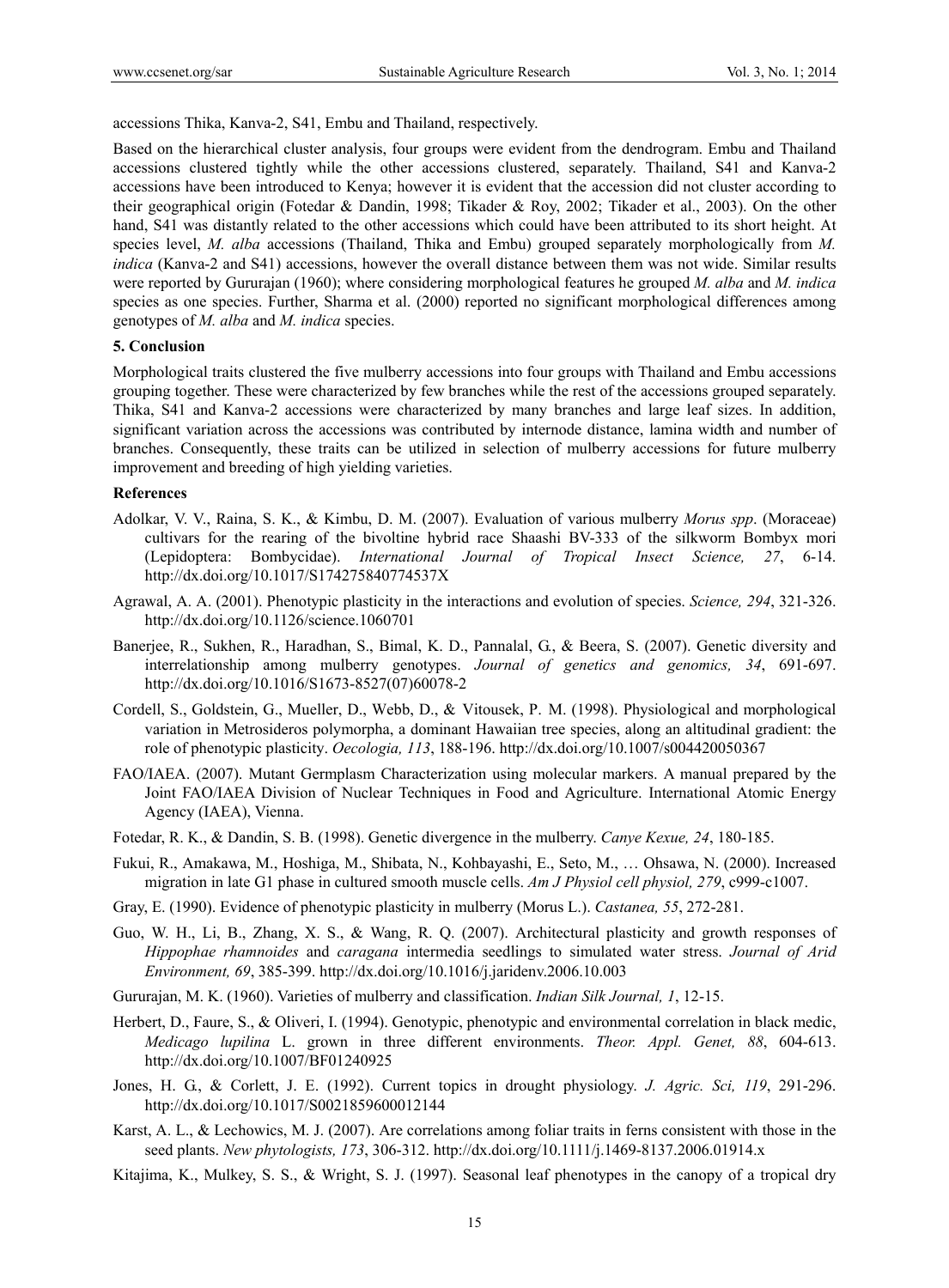forest: photosynthetic characteristics and associated traits. *Oecologia, 109*, 490-498. http://dx.doi.org/10.1007/s004420050109

- Kramer, K. (1995). Phenotypic plasticity of the phenology of seven European tree species in relation to climate warming. *Plant, Cell and Environment, 18*, 93-104. http://dx.doi.org/10.1111/j.1365-3040.1995.tb00356.x
- Mace, E. S., Mathur, P. N., Godwin, I. D., Hunter, D., Taylor, M. B., Singh, D., DeLacy, I. H., & Jackson, G. V. H. (2005). Development of a regional Core Collection (Oceania) for taro, Colocasia esculenta (L.) Schott., based on molecular and phenotypic characterization (In press). *The Global Diversity of Taro: Ethnobotany and Conservation*. Rome and Osaka.
- Meiri, A., & Poljakoff, A. (1970). Effects of various salinity regimes on growth, leaf expansion and transpiration rate of bean plants. *Soil Science, 109*, 26-34. http://dx.doi.org/10.1097/00010694-197001000-00006
- Mujeeb, U. R., Shereen, G., & Ishfaq, A. (2004). Effects of water stress on growth and photosynthetic pigments of corn (*Zea mays* L.) cultivars. *International Journal of Agriculture & Biology, 4*, 652-655.
- Ogunbodede, B. A., & Ajibade, S. R. (2001). Variation in agronomic characteristics and their effect on fibre yield of kenaf (*Hibiscus cannabinus*), *Journal of Agricultural Research, 2*, 31-34.
- Pandey, S., & Nagar, P. K. (2002). Leaf surface wetness and morphological characteristics of *Valertana jatamansi* grown under open and shade habitats. *Biologia plantarum, 45*, 291-294. http://dx.doi.org/10.1023/A:1015165210967
- Raina, S. K. (2000). The Economics of Apiculture and Sericulture Modules for Income Generation in Africa (p. 86). UK: IBRA Press.
- Sedat, S., Sezai, E., Mustafa, O., Yildiz, D., & Salif, K. (2008). Molecular characterization of mulberry accessions in Turkey by AFLP markers. *J. Amer. Soc. Hort. Sci, 133*, 593-597.
- Sharma, A., Sharma, R., & Machii, H. (2000). Assessment of genetic diversity in a Morus germplasm collection using fluorescence-based AFLP markers. *Theor. Appl. Genet, 101*, 1049-1055. http://dx.doi.org/10.1007/s001220051579
- Singh, S. K., & Singh, R. R. (2003). Management of nutritional disorders in sugarcane. *Cooperative sugar, 34*, 913-975.
- Susheelamma, B. N., Kamble, C. K., Shankar, M. A., & Gururaj, R. (2000). Studies on the identification of suitable genotypes for block plantation under dry farming. *Mysore Journal of Agricultural Sciences, 34*, 330-334.
- Thangavelu, K., Tikader, A., Ramesh, S. R., Rao, A. A., Naik, G. K., Sedak, S., & Deole, A. L. (2000). Catalogue on mulberry (*Morus spp*). *Germplasm, 2*, 1-225.
- Tikader, A. (1997). Studies on heritabilities, genetic parameters and response to selection in mulberry. *Bull Seric Res, 8*, 19-22.
- Tikader, A., & Dandin, S. B. (2005). Evaluation of *Morus serrata Roxb*. Mulberry germplasm in *ex-situ* field gene bank. *Indian J. Seric, 44*, 45-49.
- Tikader, A., & Dandin, S. B. (2008). Genetic enhancement through introgression of wild genes in cultivated *Morus species*, *Green Farming, 1*, 11-15.
- Tikader, A., & Kamble, C. K. (2008). Mulberry wild species in India and their uses in crop improvement. *Australian Journal of Crop Science, 2*(2), 64-72.
- Tikader, A., & Rao, A. A. (2002) Intra and interspecific hybridization studies in mulberry. *Ind. Acad. Seric, 6*, 17-22.
- Tikader, A., Rao, A. A., & Thangavelu, K. (2003). Evaluation of exotic mulberry germplasm on agronomic traits. Proceedings of National Seminar on Mulberry Sericulture Research in India, held on 26-28 November, pp. 347-351.
- Tikader, A., & Roy, B. N. (2001). Multivariate analysis in some mulberry (*Morus spp*.) germplasm accessions. *Indian Journal of Sericulture, 40*, 71-74.
- Tikader, A., & Roy, B. N. (2002). Genetic divergence in mulberry *Morus spp*. *Indian J Genetic, 62*, 52-54.
- Vijayan, K., Raghunath, M. K., Das, K. K., Tikader, A., Chakroborti, S. P., Roy, B. N., & Qadri, S. M. H. (1997). Studies on the leaf moisture on mulberry germplasm varieties. *Indian J. Seric, 36*, 155-157.